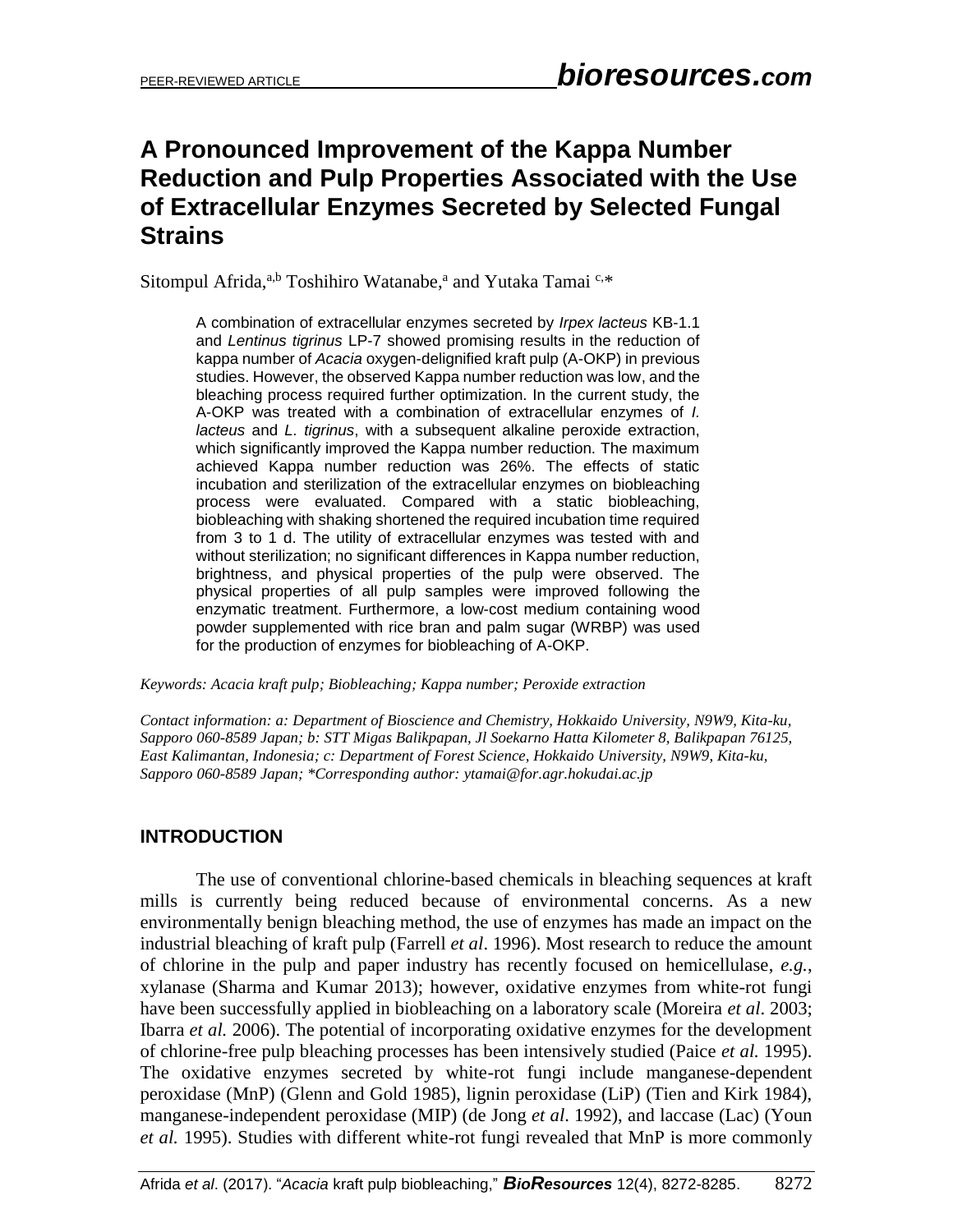correlated with delignification during biobleaching than LiP or Lac (Orth *et al.* 1993); the characteristics and role of MnP in biobleaching process have been extensively studied (Wariishi *et al.* 1991; Palma *et al.* 2000; Tello *et al.* 2000).

Despite extensive investigations of oxidative enzymes from white-rot fungi for biobleaching, it has yet to be industrialized. The major challenges in using of oxidative enzymes for pulp bleaching are cost and environmental health. For example, Lac is the most studied for biobleaching, requiring molecular oxygen and mediators such as 2,2' azino-bis(3-ethylbenzthiazoline-6-sulfonic acid) (ABTS) or 1-hydroxybenzotriazole (HBT) (Call and Mücke 1997; Eugenio *et al*. 2010); however, utilization of ABTS or HBT as mediator, in industrial processes is hindered by their high cost and toxicity (Eugenio *et al*. 2010). In addition, using purified MnP in the mill is costly because this enzyme requires organic acid to stabilize  $\text{Mn}^3$ <sup>+</sup> and hydrogen peroxide for electron acceptor (Moreira *et al.*) 2001).

The idea of this study is to find a system in biobleaching in which the enzymes are able to act like they do in their natural situation. Bajpai *et al.* (2006) have reported that the delignification and brightening observed with the fungus are not only due to MnP, LiP, or Lac alone, but also to the presence of some enzymes and cofactors in the system. This is because a single enzyme is not able to mimic the complete biological system. In addition, degradation of wood components in nature is a complex process involving the synergistic action of a large number of extracellular enzymes, together with low molecular-weight cofactors (Leonowicz *et al*. 1999; Aro *et al*. 2005). All these enzymes cooperate to degrade wood component in nature. This synergistic action of the enzymes could be imitated in biobleaching.

Recently, we reported that extracellular enzymes secreted by *Irpex lacteus* KB-1.1 and *Lentinus tigrinus* LP-7 have shown promising results in biobleaching of *Acacia* oxygen-delignified kraft pulp (A-OKP) using low-cost media of agricultural and waste forestry (Afrida *et al.* 2014). During biobleaching with the culture media, there was no addition of mediators or other factors. These results clearly show that the *I. lacteus* and *L. tigrinus* secreted some compounds into culture media that might stabilize the extracellular enzymes during biobleaching. However, some stages of the biobleaching process should be further improved to optimize Kappa number reduction, brightness, and physical properties of the pulp after enzymatic treatment.

The objective of the present study was to examine the biobleaching process by combining a treatment with extracellular enzymes produced by *I. lacteus* KB-1.1 and *L. tigrinus* LP-7 and a subsequent alkaline peroxide extraction. The biobleaching activities of these fungi greatly exceeded those of the highly lignin-degradative fungi *Phanerochaete chrysosporium* and *Trametes versicolor* (Afrida *et al.* 2009). The fungi were grown in a low-cost medium containing agricultural and forestry waste of wood rice bran palm sugar for the biobleaching of A-OKP.

#### **EXPERIMENTAL**

#### **Materials**

#### *Fungal cultures*

*Irpex lacteus* KB-1.1 and *Lentinus tigrinus* LP-7 were maintained on agar slants at 30 °C. The agar medium was prepared using 0.2% *Acacia mangium* wood powder, 0.01%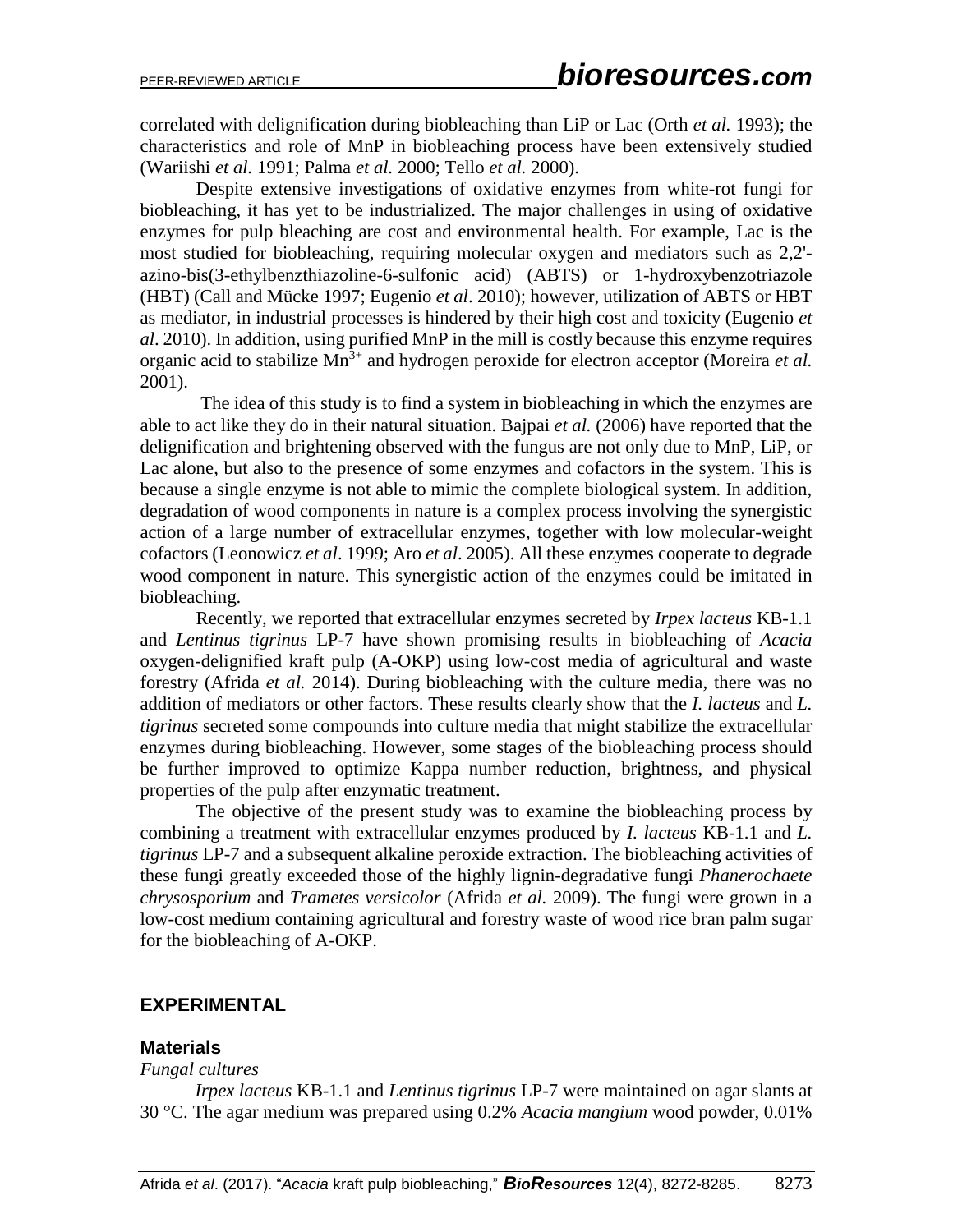guaiacol, and 1.6% potato dextrose agar (PDA) (Nishida *et al*. 1988). The pre-inocula were obtained by incubating the fungi on PDA at 30 °C for 7 d.

### *Culture media and enzyme production*

The time-course determinations of lignolytic enzyme production were carried out in shallow static liquid cultures (10 mL media in 100 mL Erlenmeyer flasks) at 30 °C containing *A. mangium* wood powder (40- to 60-mesh) and rice bran (3:2) in a 1% aqueous solution of palm sugar (WRBP). The flasks were inoculated with single plugs (6 mm in diameter) from 1-week-old PDA cultures and incubated without shaking at 30 °C. Every 3 d (for 21 d), the cultures were filtered and centrifuged at 10,000 rpm ( $r = 55$  mm), at 4 °C for 10 min, and the supernatants were used to assay enzyme activity. The experiment was carried out in triplicate.

## **Methods**

#### *Enzyme activity assays*

Enzyme activities were determined using a UV-1600 Shimadzu spectrophotometer (Kyoto, Japan) at 40 °C. The method of Hirai *et al*. (1994) was slightly modified to determine lignolytic activity. MnP, MIP, and Lac activities were determined by monitoring the oxidation of 2,6-dimethoxyphenol at *A*470. The reaction mixtures for MnP activity contained 1 mM 2,6-dimethoxyphenol, 0.2 mM  $H<sub>2</sub>O<sub>2</sub>$ , and 1 mM MnSO<sub>4</sub> in 50 mM malonate buffer (pH 4.5). The reaction mixtures for MIP activity were the same as for MnP, except that 1 mM EDTA was used instead of 1 mM MnSO4. The reaction mixtures for Lac activity contained 1 mM 2,6-dimethoxyphenol in 50 mM malonate buffer (pH 4.5). LiP activity was determined by monitoring the oxidation of veratryl alcohol at *A*310; reaction mixtures contained 1.7 mM veratryl alcohol and  $0.2$  mM  $H<sub>2</sub>O<sub>2</sub>$  in 20 mM succinate buffer (pH 3.0).

## *Cellulase activity determination*

The cellulase activity content of the pooled extracellular enzyme fractions of *I. lacteus* KB-1.1 and *L. tigrinus* LP-7, which was used for biobleaching treatment, was examined. The cellulase activity was determined by endo- $\beta$ -1,4-glucanase activity by measuring the amount of reducing sugars released from low-viscosity carboxymethylcellulose (2% w/v) in 50 mM sodium citrate buffer (pH 4.8) at 40 °C for 30 min (Ghose 1987). A glucose standard curve was used to calculate the cellulase activity. The release of reducing sugars was measured using the dinitrosalicylic acid method (Miller 1959).

## *Pulp treatment*

The industrial A-OKP was characterized by the International Standard Organization (ISO) brightness of 47.6% and Kappa number of 9. To determine the effect of consistency on biobleaching process of A-OKP, extracellular enzymes from *I. lacteus* KB-1.1 and *L. tigrinus* LP-7 cultures grown in WRBP medium were combined. The cultures were carried out in 100 mL Erlenmeyer flasks, with A-OKP that had been washed with distilled water until the filtrate was colorless. Different volumes of extracellular enzymes from WRBP cultures with maximum MnP activity were added to the A-OKP samples (equivalent to 1 g oven-dried weight), as follows: 10 mL (10% pulp consistency), 20 mL (5%), 34 mL (3%), and 50 mL (2%). The flasks were incubated statically at 40  $^{\circ}$ C for 3 d. The enzyme-free controls were performed in parallel and processed in the same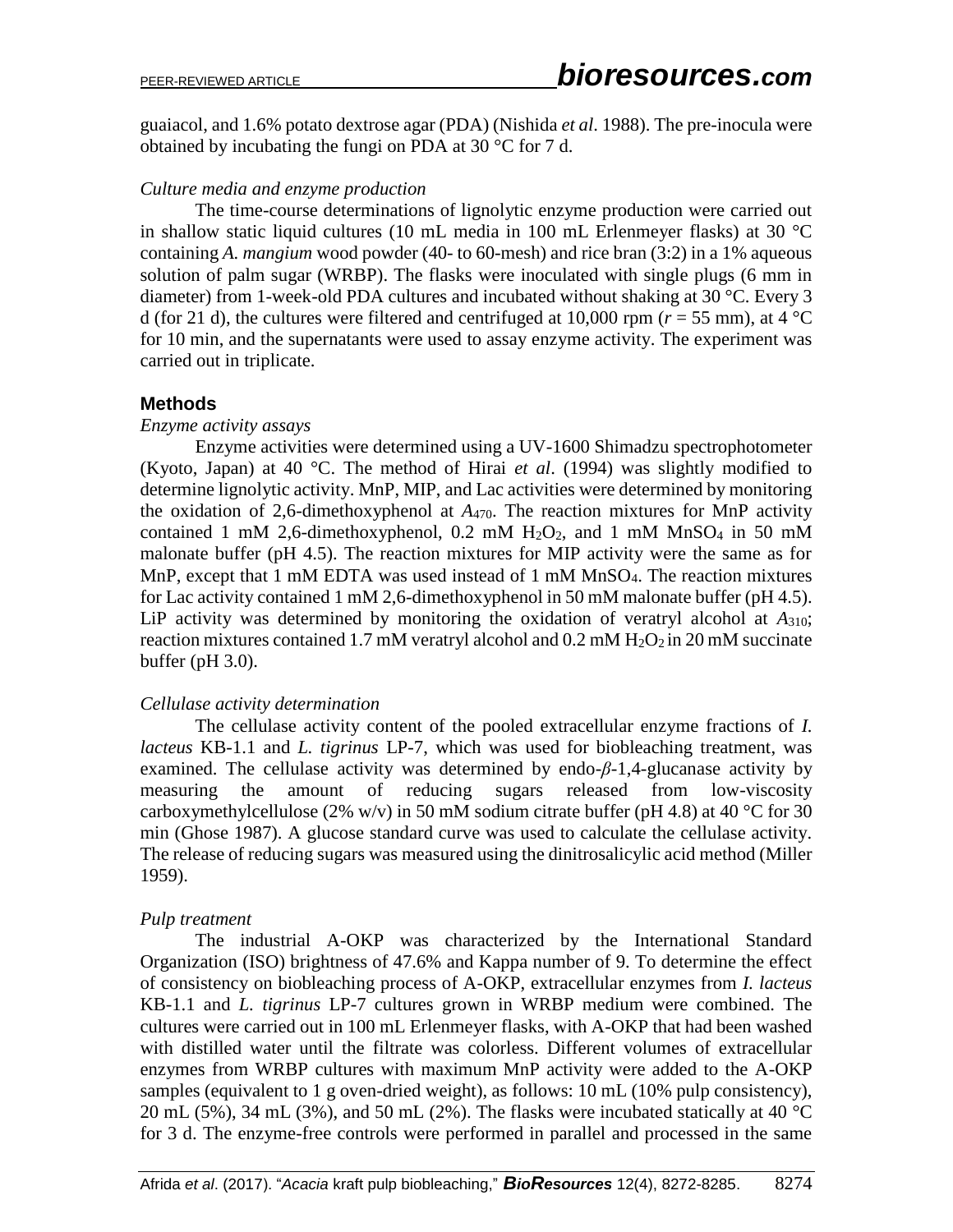manner as the enzyme-treated pulp. After treatment, the pulp samples were filtered and washed with distilled water, with a subsequent alkaline peroxide extraction. This experiment was carried out in triplicate and in parallel.

The effect of static incubation on the rate of the biobleaching process was determined as follows. The washed A-OKP was sterilized (121 °C, 20 min) in 200 mL Erlenmeyer flasks. A-OKP samples (equivalent to 6 g oven-dried weight) were treated with 120 mL of combined extracellular enzymes of *I. lacteus* KB-1.1 and *L. tigrinus* LP-7 (from WRBP cultures with a maximum MnP activity) and statically incubated at 40 °C for 3 d. In the controls, the extracellular enzymes were replaced with distilled water. After treatment, the pulp samples were filtered and washed with distilled water, with subsequent alkaline peroxide extraction. Two replicate enzymatic and control treatments were performed.

The effect of sterilizing the extracellular enzymes on the time-efficiency of the biobleaching process was assessed as follows. The extracellular enzymes were collected from *I. lacteus* KB-1.1 and *L. tigrinus* LP-7 cultures. For the "sterile" biobleaching condition, extracellular enzymes were prepared by filtration through a sterile Millipore filter (0.22 µm). For the "non-sterile" condition, the extracellular enzymes were used without filtration. The combined extracellular enzymes solutions (120 mL) were added to the A-OKP samples (equivalent to 6 g oven-dried weight) that had been sterilized beforehand by autoclaving (121 °C, 20 min). The flasks were incubated horizontally, with shaking (150 rpm) at 40  $^{\circ}$ C for 24 h. After the treatment, the pulp samples were filtered and washed with distilled water, with a subsequent alkaline peroxide extraction; their physical properties were then analyzed. Two replicate enzymatic and control treatments were performed.

#### *Alkaline peroxide extraction*

A modified alkaline peroxide extraction method of Wong *et al.* (1999) was used. The chelation step was carried out in double plastic bags with 3% pulp consistency and 1% Na-EDTA at 50 °C for 1 h. After the pulp was washed with distilled water, the extraction was carried out with 10% pulp consistency,  $0.5\%$  MgSO<sub>4</sub>,  $2\%$  Na<sub>2</sub>SiO<sub>3</sub>,  $2\%$  NaOH, and 2% peroxide at 80  $\degree$ C for 2 h. After treatment, the pulp was filtered and washed with hot distilled water (60 to 70  $^{\circ}$ C).

#### *Analytical techniques*

All measurements were made according to the guidelines of Technical Association of the Pulp and Paper Industry (TAPPI), except for viscosity measurements, which were performed according to the Japan Wood Research Society (JWRS 2000). Pulp brightness was determined by using a colorimeter (Suga Test Instruments Co., Ltd, Tokyo, Japan). In this method, the brightness of white, near-white, and natural-colored pulp and paper is determined based on the directional reflectance factor at 457 nm (TAPPI T 452 om-92 1996). The Kappa number was determined using a micro-Kappa number measurement method (Berzins 1966). This micro-Kappa number can be used for the determination of the degree of pulp delignification and is equal to the volume (in mL) of 0.1 N potassium permanganate solutions that is consumed by 1 g of a moisture-free pulp under the appropriate conditions (TAPPI T 236 cm-85 1996). Laboratory handsheets were prepared (grammage of 60  $g/m<sup>2</sup>$ ) for the determination of the physical properties of the pulp (TAPPI TAPPI T 205 sp-95 1996), namely thickness (TAPPI T 411 om-89 1996), burst index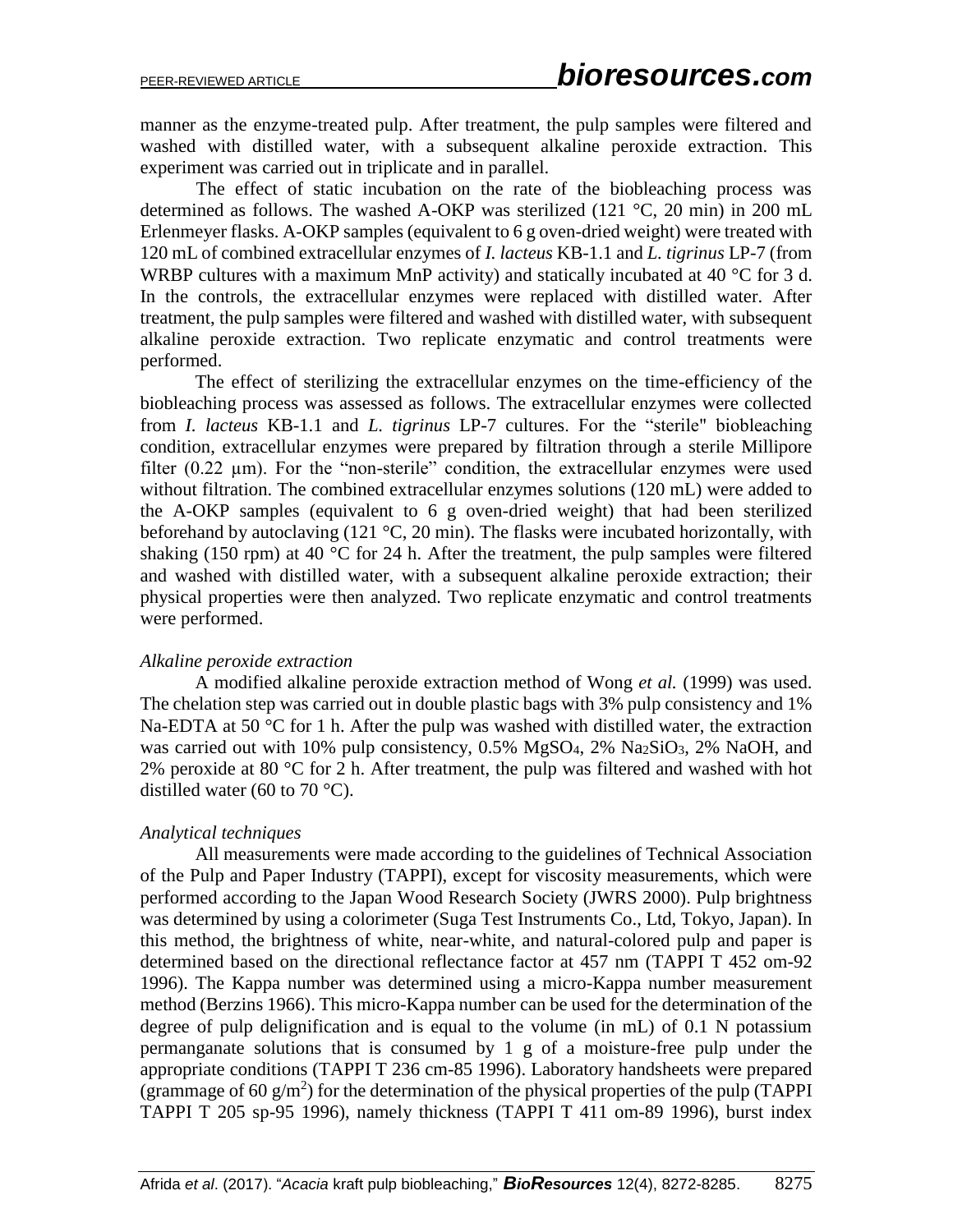(TAPPI T 403 om-91 1996), tensile index (TAPPI T 494 om-88 1996), and tear index (TAPPI T 414 om-88 1996).

# **RESULTS AND DISCUSSION**

### **Extracellular Lignolytic Enzyme Activities**

The time-course of lignolytic enzyme production by *I. lacteus* and *L. tigrinus* in shallow static culture in the economical WRBP medium was analyzed. Figure 1 shows the lignolytic activities of both strains grown in the WRBP medium.



**Fig. 1.** Time-courses of lignolytic enzyme production *I. lacteus* KB-1.1 (a) and *L. tigrinus* LP-7 (b). Filled diamond, MnP; filled square, MIP; filled triangle, Lac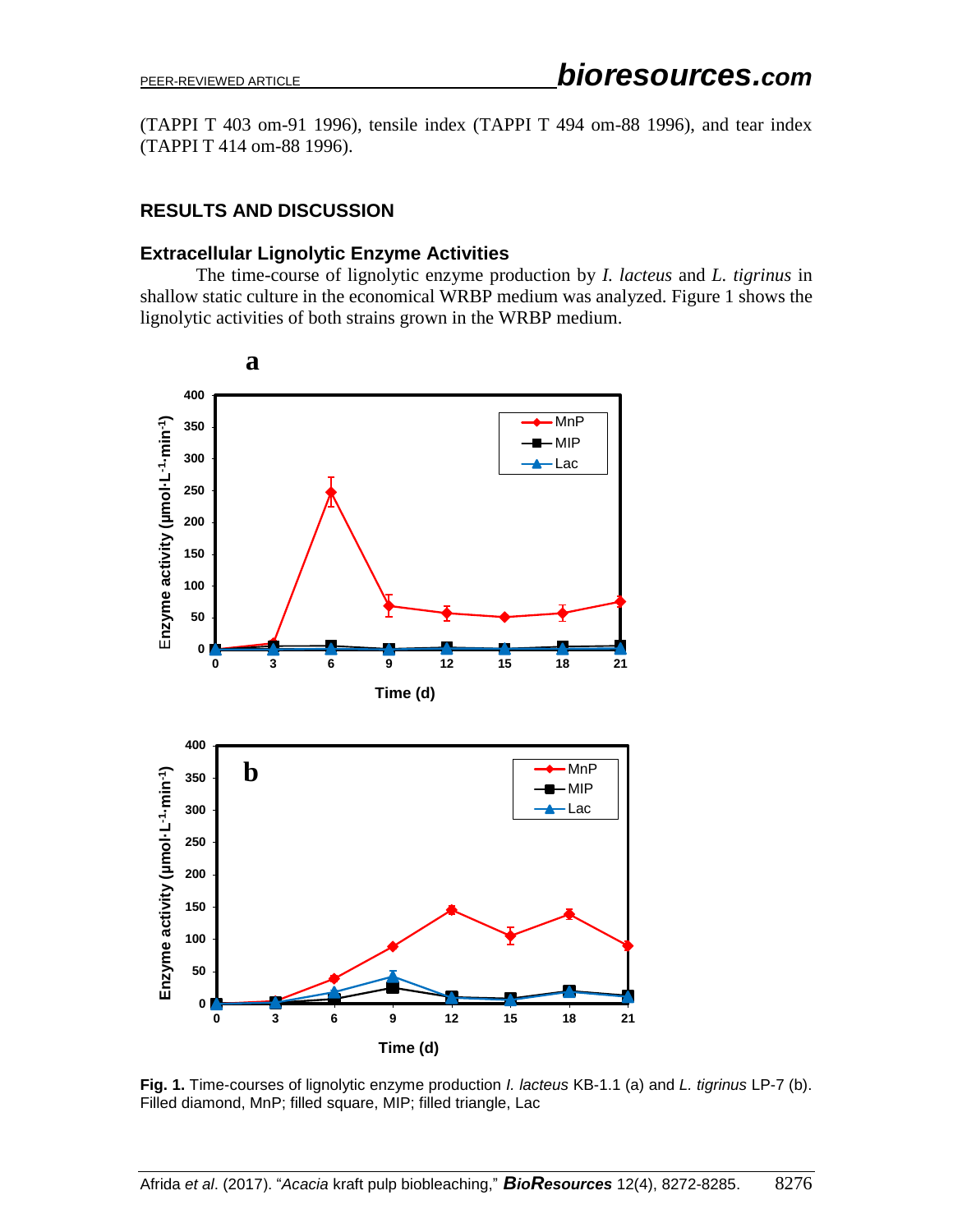Both strains produced MnP, MIP, and Lac; the MnP activity was the highest among these lignolytic enzymes. The lignolytic enzyme activities were higher in *L. tigrinus* cultures than in *I. lacteus* cultures; the only exception was the peak MnP activity in *I. lacteus* culture, which was 2-fold higher than that in the *L. tigrinus* culture. A maximum production of MnP was observed on days 6 and 12 for *I. lacteus* and *L. tigrinus*, respectively. These results indicated that neither *I. lacteus* nor *L. tigrinus* excreted LiP into the medium. The maximum enzyme activities obtained were as follows: MnP,  $74 \pm 7.5$  $\mu$ mol·L<sup>-1</sup>·min<sup>-1</sup>; MIP 41 ± 4.0  $\mu$ mol·L<sup>-1</sup>·min<sup>-1</sup>; and Lac, 18 ± 4.7  $\mu$ mol·L<sup>-1</sup>·min<sup>-1</sup>.

In the current study, the use of WRBP medium leads to higher lignolytic activities in *I. lacteus* and *L. tigrinus* cultures, *ca*. 1 to 5 fold, than when WRBG medium is used (Afrida *et al*. 2014). Both strains produced MnP, MIP, and Lac, but not LiP. Previous studies show that *I. lacteus* produces LiP in shallow stationary culture under nitrogen-rich conditions (Novotný *et al*. 2004) and in a non-immersed liquid culture under nitrogen limitation (Rothschild *et al*. 2002). Thus, the type of substrate in the culture medium appears to determine the type and amount of extracellular enzymes produced by *I. lacteus*. There are no published reports on the ability of *L. tigrinus* to secrete LiP into the culture medium.

The growth of fungi was accompanied by the acidification of WRBP culture, with the pH approaching 5 after 21 days (Fig. 2). The rapid acidification of WRBP culture during the growth of *I. lacteus* and *L. tigrinus* was similar to that seen in the WRBG culture, with the pH reaching a value close to 5 at 21 d (Afrida *et al.* 2014).



**Fig. 2.** Change in culture pH of *I. lacteus* KB-1.1 (filled diamond) and *L. tigrinus* LP-7 (filled square) culture during lignolytic enzyme production

#### **Pulp Treatment**

Pooling of the extracellular enzymes of *I. lacteus* and *L. tigrinus* results in a greater Kappa number reduction (7.4%) than when single extracellular enzyme fractions are used (*I. lacteus*, 4.4% and *L. tigrinus*, 6.7%) (Afrida *et al*. 2014). Similarly, Kumar and Kumar (2004) observed that a combination of several bacteria for biobleaching is more effective than the use of a single bacterium. Moreover, a combination of fungal species has been used for the bioremediation of pulp and paper mill effluent (Malaviya and Rathore 2007).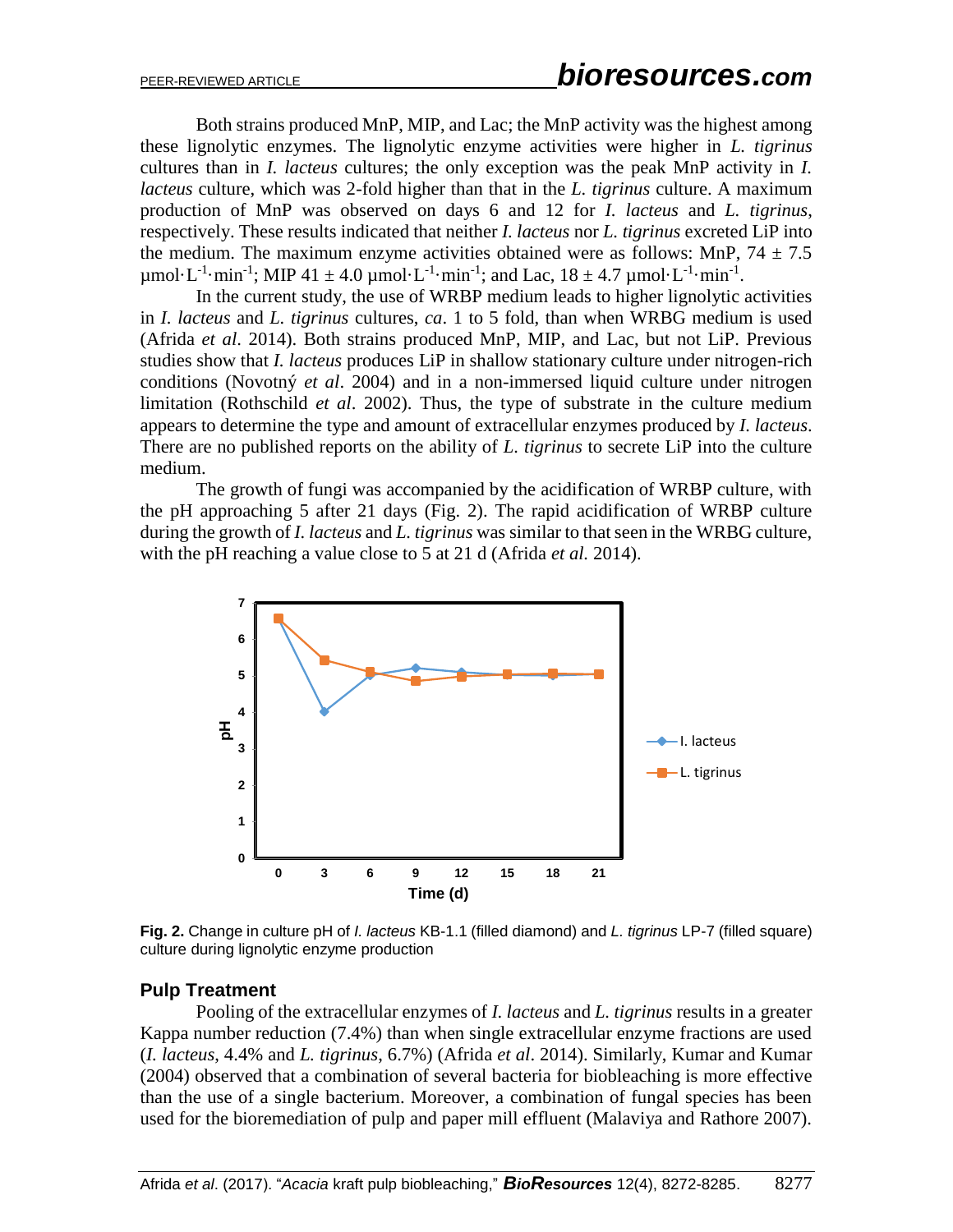The pooling of several bacteria or fungi, or extracellular enzymes, gives better results than the use of a single bacterium of fungus, or any single extracellular enzyme. Considering of these results, in the present work a combination of the extracellular enzymes of *I. lacteus* and *L. tigrinus* was employed with the maximum MnP for the biobleaching. MnP is a key enzyme in the fungal biobleaching of kraft pulp (Bajpai *et al*. 2006). Moreira *et al.* (2001) reported that the maximum brightness obtained and a decrease in Kappa number of eucalyptus oxygen-delignified kraft pulp (ODKP) associated mostly to the production of MnP. For this reason, we used the MnP maximum for collecting the extracellular enzymes for biobleaching of A-OKP.

The feasibility of using fractions of *I. lacteus* and *L. tigrinus* WRBP cultures with the maximum MnP activity for the biobleaching of A-OKP was next examined. The effect of pulp consistency on the ability of the extracellular enzymes from WRBP culture to A-OKP was investigated using pulp preparations of four different consistencies (2%, 3%, 5%, and 10%) and was further examined with peroxide extraction to Kappa number reduction (Fig. 3).



**Fig. 3.** The effect of pulp consistency on kappa number reduction of A-OKP samples upon treatment with the combined extracellular enzymes from *I. lacteus* KB-1.1 and *L. tigrinus* LP-7 WRBP medium cultures

The results indicated the importance of the pulp-to-extracellular ratio. When the consistency was 2%, 3%, and 5%, the Kappa number reduction was remarkably decreased (19.8%, 14.8%, and 19.8%, respectively). The effects of these three pulp consistencies on the Kappa number reduction were not significantly different, as assessed by one-way ANOVA ( $P > 0.05$ ). However, when the consistency was further increased from 5% to 10%, the Kappa number reduction was smaller, by about 6.2% ( $P < 0.05$ ). Considering these results, 5% consistency was used in subsequent experiment. Geng *et al*. (2004) found that during softwood kraft pulp bleaching with a Lac/N-(-4-cyanophenyl)acetohydroxamic acid system, 5% pulp consistency resulted in a greater in Kappa number reduction than 10% pulp consistency. The optimal pulp consistency for decreasing the Kappa number in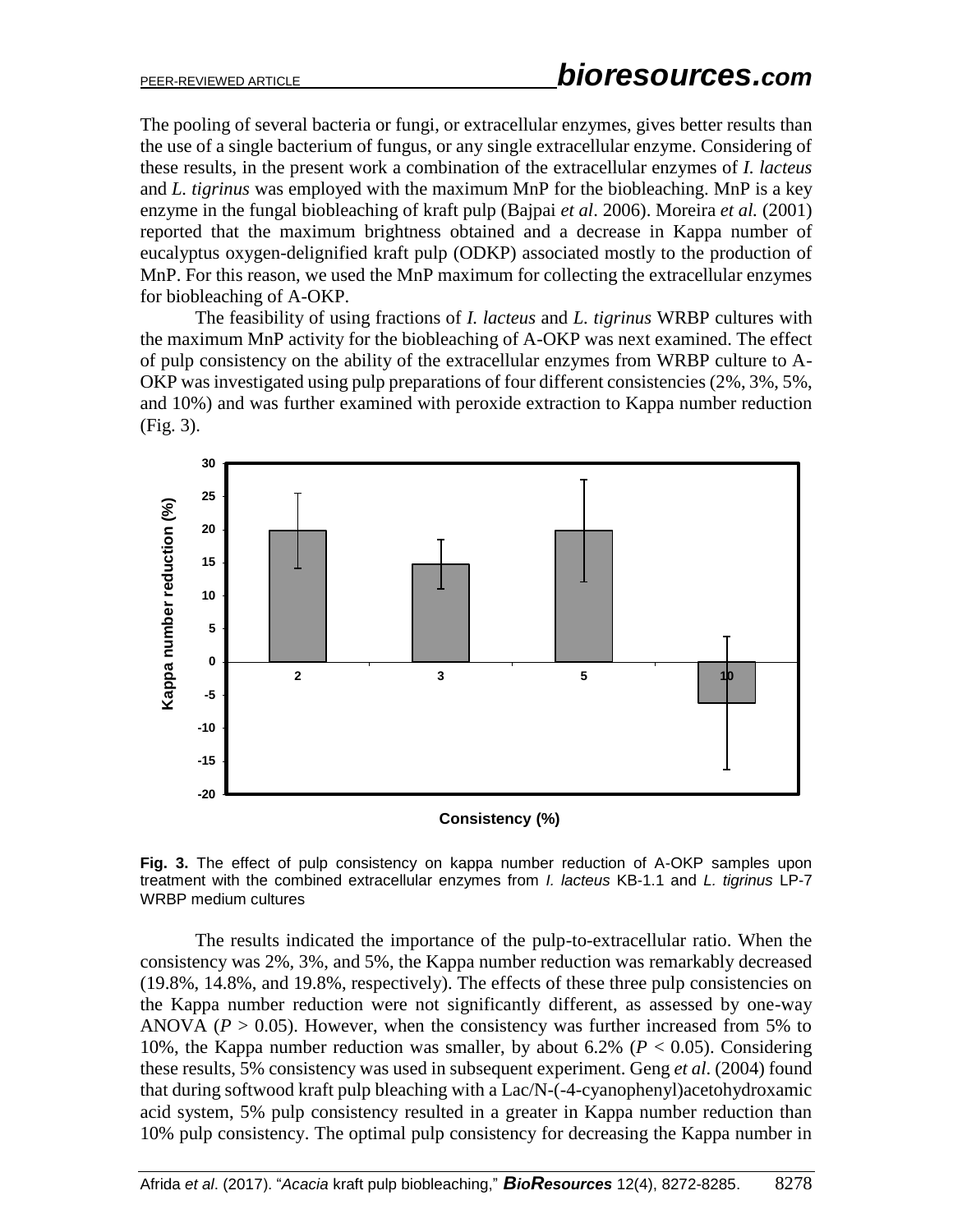the current study was in the range of 2 to 5%, which coincides with the pulp consistency employed in other experiments (Wong *et al*. 1999; Ibarra *et al*. 2006; Fillat *et al*. 2010). Presumably, low pulp consistency facilitates the mixing and dissolution of enzymes into the pulp. Moreover, low consistency can facilitate the diffusion of lignolytic enzymes into pulp fibers.

Next, the effect of the incubation mode (static or shaking) on the biobleaching process was determined. There was a change of the pulp color during A-OKP biobleaching with extracellular enzymes (decolorization). The incubation was discontinued when the pulp changed from dark brown to light brown. For biobleaching with static incubation, pulp decolorization was observed on day 3. In contrast, during biobleaching with shaking, pulp decolorization occurred on day 1; further, the color of the pulp returned to dark brown. Biobleaching with shaking reduced the incubation time from 3 to 1 d. The Kappa number reduction was also increased by the shaking incubation, by about 2 to 3-fold, compared with the static incubation (Table 1). Interestingly, the use of sterile or non-sterile enzyme preparations, with shaking, was not noticeably different on the kappa number reduction. Moreover, none of the tested conditions (the static or shaking incubation and the sterile or non-sterile enzyme preparation) greatly differed in the viscosity or physical properties of the A-OKP (Tables 2 through 4), with the exception of slight increase in brightness (1.5 fold increase) when a sterile enzyme preparation was used (Table 1). Compared with the control samples, the physical properties of all pulp samples were improved by the enzymatic treatment and were further improved after an alkaline peroxide extraction.

Using the combined extracellular enzymes for A-OKP biobleaching and shaking resulted in a greater in Kappa number reduction, and a slightly increased brightness, than biobleaching with a static incubation. The A-OKP decolorization was more rapid during shaking (1 d) than during a static incubation (3 d). It is not entirely clear how the shaking affects the biobleaching efficacy. This effect may be due to the ease of diffusion and penetration of the enzymes into the pulp, and increased oxygen transfer in the culture medium. Swamy and Ramsay (1999) reported that shaking shortened the incubation time during decolorization of a textile dye, amaranth, from 20 d to 1 d. It is important to monitor the pulp color change during biobleaching because the pulp can turn back to dark brown, leading to an increase in Kappa number and decrease in brightness (data not shown). The decolorization of pulp fibers is further supported by the observation in the differential interference microscopy (Fig. 4). Compared to untreated pulp, pulp after enzymatic treatment showed lighter in fibers color.

In the current study, a biobleaching process was developed to improve the Kappa number reduction in A-OKP, by incorporating an alkaline peroxide extraction step after the enzymatic treatment. The maximum extent of Kappa number reduction obtained with a combination of the extracellular enzymes of *I. lacteus* and *L. tigrinus*, and a subsequent alkaline peroxide extraction was approximately 26%. The results of this study confirm that the Kappa number reduction is increased when A-OKP is treated with enzymes, followed by a subsequent alkaline peroxide extraction, over what was observed when A-OKP was treated with enzymes and washed with distilled water (Afrida *et al*. 2014). It is likely that the alkaline peroxide extraction activates the removal of residual lignin from A-OKP. An enzymatic treatment with subsequent alkaline peroxide extraction or peroxide extraction is an effective method for greatly improving the Kappa number reduction (Ehara *et al*. 1997; Chakar and Ragauskas 1999) and pulp properties (Babot *et al*. 2011).

The cellulase activity of the pooled extracellular enzyme fractions of *I. lacteus* and L. *tigrinus* was  $99 \pm 1.8 \mu$  mol·L<sup>-1</sup>·min<sup>-1</sup>. The high cellulase activity in the combined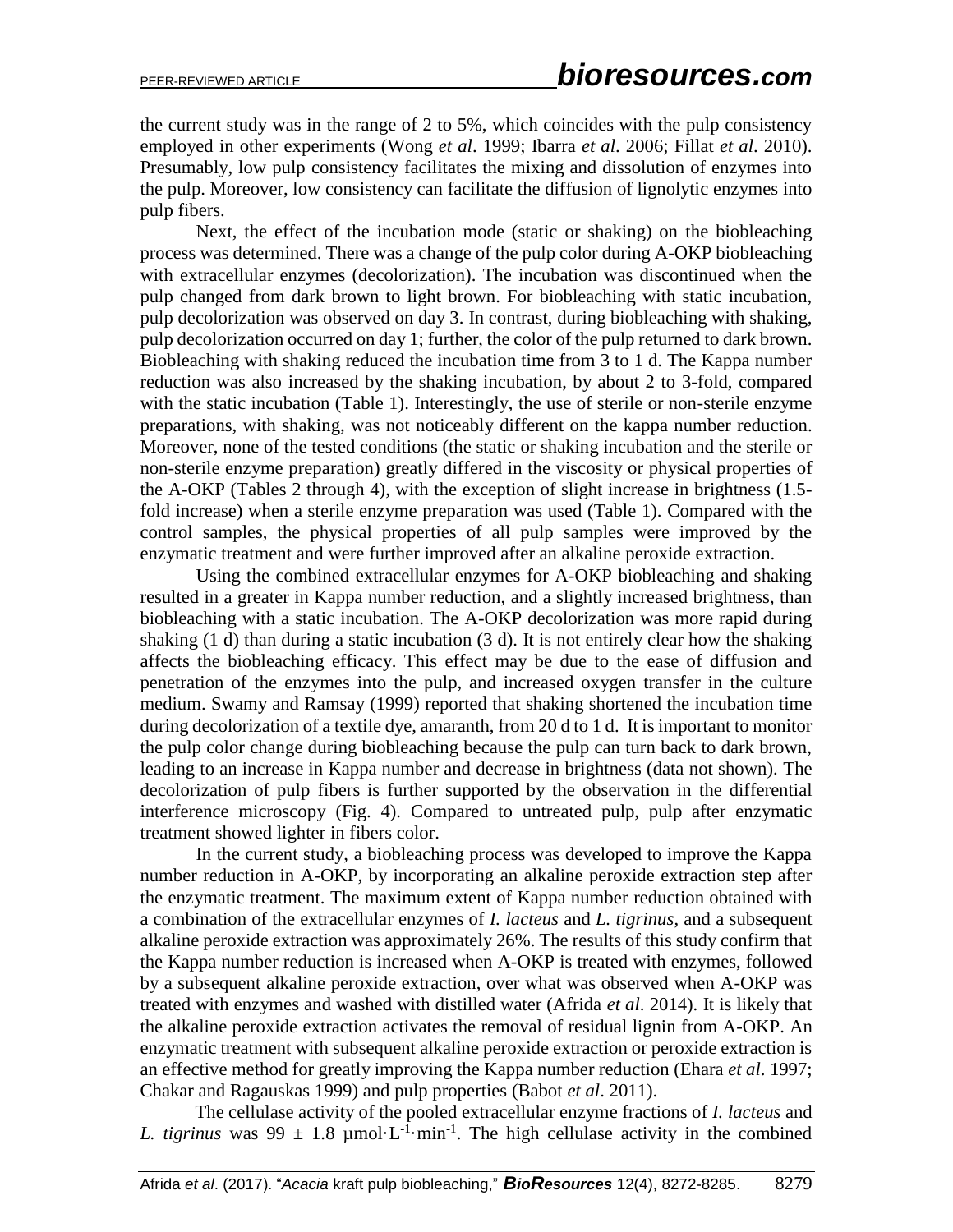extracellular *I. lacteus* and *L. tigrinus* enzyme preparation adversely affected the enzymetreated pulp, as demonstrated by the fact that pulp viscosity and physical properties were not significantly reduced after the enzymatic treatment.

Viscosity is an indirect indication of the cellulose quality (Moreira *et al*. 2003). Some reduction of pulp viscosity is associated with the most oxidative pulp delignification and bleaching treatment. A pronounced reduction in pulp viscosity negatively affects the pulp quality; however, the decrease of pulp viscosity during treatment with extracellular enzymes *I. lacteus* and *L. tigrinus* were moderate (33 to 119 mLg<sup>-1</sup>). Similar results were reported by Ibarra *et al.* (2006), who treated the pulp with a Lac mediator, with a  $100 \text{ mLg}^{-1}$ loss of viscosity.

| <b>Table 1.</b> Brightness, Viscosity, and Kappa Number of the Pulp after an |  |
|------------------------------------------------------------------------------|--|
| Enzymatic Treatment and a Subsequent Peroxide Extraction                     |  |

| Parameter                       | Control        | Statically (3 d) | Shaking (1 d)  | Shaking (1 d)  |
|---------------------------------|----------------|------------------|----------------|----------------|
|                                 |                | (non-sterile)    | (non-sterile)  | (sterile)      |
| Brightness (% ISO)              | $69.1 \pm 0.2$ | $69.3 \pm 0$     | $69.1 \pm 0.3$ | $70.7 \pm 0.2$ |
| Viscosity ( $mL \cdot g^{-1}$ ) | $1194 \pm 73$  | $1075 \pm 8$     | $1118 \pm 5$   | $1161 \pm 19$  |
| Kappa number reduction<br>(%)   | -              | 23.1             | 25             | 26             |

**Table 2.** Physical Properties of the Pulp after an Enzymatic Treatment with Shaking under Non-Sterile Conditions and a Subsequent Peroxide Extraction

| Property                                                          | Control        | Shaking (non-sterile) | Gain $(\%)$ |
|-------------------------------------------------------------------|----------------|-----------------------|-------------|
| Tensile index $(N \cdot m \cdot g^{-1})$                          | $14.8 \pm 0.5$ | $17.8 \pm 0$          | 20          |
| Burst index (kPa $\cdot$ m <sup>2</sup> $\cdot$ g <sup>-1</sup> ) | $4.0 \pm 0.2$  | $5.4 \pm 0.3$         | 35          |
| Tear index $(mN·m2·g-1)$                                          | $4.2 \pm 0.0$  | $4.7 \pm 0.1$         | 12          |

**Table 3.** Physical Properties of the Pulp after an Enzymatic Treatment with Shaking under Sterile Conditions and a Subsequent Peroxide Extraction

| Property                                                          | Control        | Shaking (sterile) | Gain (%) |
|-------------------------------------------------------------------|----------------|-------------------|----------|
| Tensile index $(N \cdot m \cdot g^{-1})$                          | $14.8 \pm 0.5$ | $17.7 \pm 0.2$    | 20       |
| Burst index (kPa $\cdot$ m <sup>2</sup> $\cdot$ g <sup>-1</sup> ) | $4.0 \pm 0.2$  | $5.0 \pm 0.1$     | 25       |
| Tear index $(mN·m2·g-1)$                                          | $4.2 \pm 0$    | $4.0 \pm 0.1$     | -5       |

**Table 4.** Physical Properties of the Pulp after an Enzymatic Treatment with Static Incubation under Non-Sterile Conditions and a Subsequent Peroxide Extraction

| Property                                                          | Control        | Static (non sterile) | Gain $(\%)$ |
|-------------------------------------------------------------------|----------------|----------------------|-------------|
| Tensile index $(N \cdot m \cdot g^{-1})$                          | $14.8 \pm 0.5$ | $19.5 \pm 0.5$       | 32          |
| Burst index (kPa $\cdot$ m <sup>2</sup> $\cdot$ g <sup>-1</sup> ) | $4.0 \pm 0.2$  | $5.9 \pm 0.3$        | 48          |
| Tear index $(mN·m2·g-1)$                                          | $4.2 \pm 0$    | $5.5 \pm 0.2$        | 31          |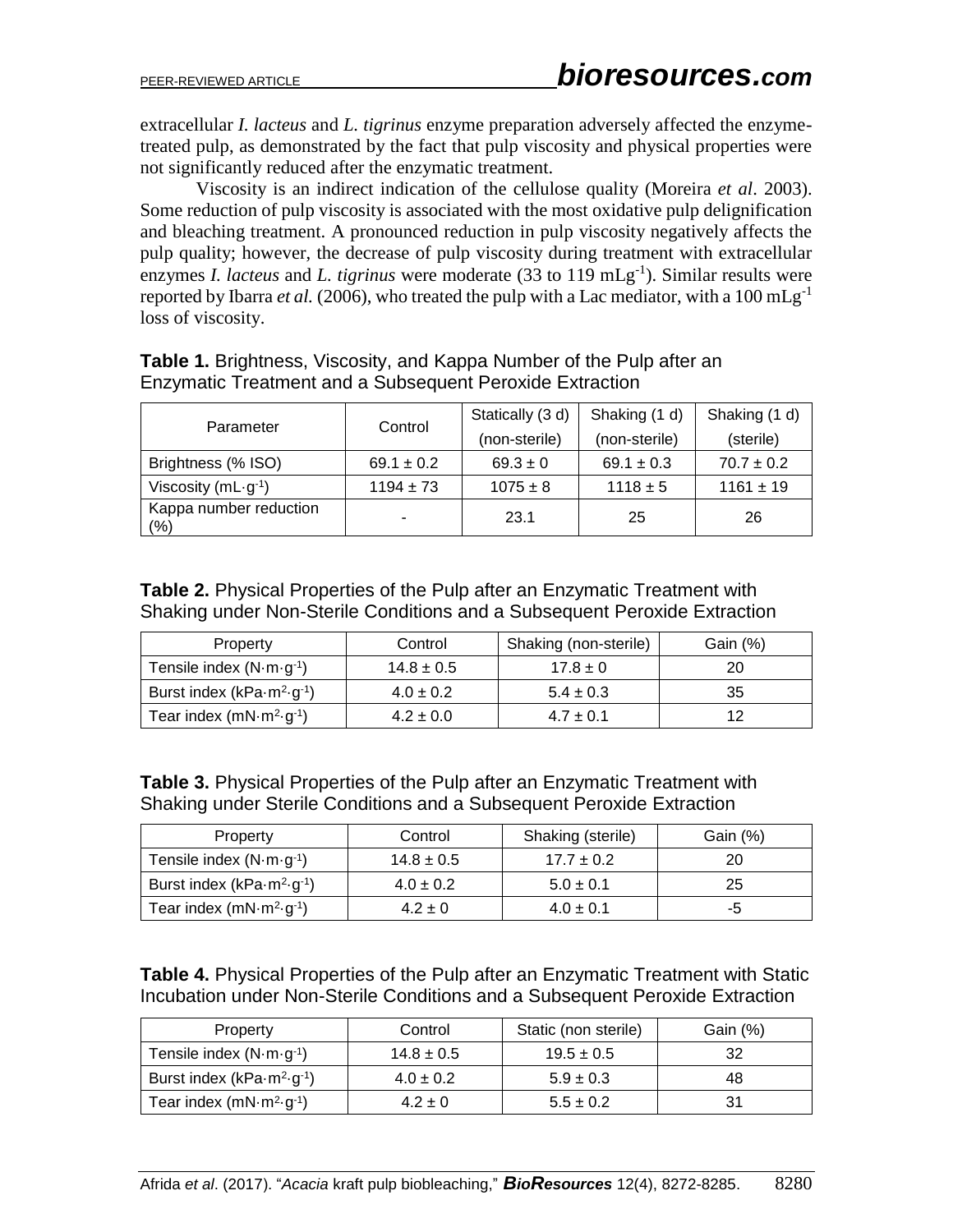

**Fig. 4.** Decolorization of A-OKP pulp fibers was observed by using differential interference microscopy. Untreated pulp (a) and treated pulp with extracellular enzymes (b). Black arrow indicates the fiber of the pulp.

The utilization of agricultural wastes for lignolytic enzyme production has attracted increasing attention (Elisashvili *et al.* 2006). Lignolytic enzymes have various potential applications in the chemical, fuel, food, pulp and paper, textile, and animal feed industries. Low-cost production is imperative for the employment of lignolytic enzymes on an industrial scale (Cabaleiro *et al.* 2002). One solution is to use agricultural and forestry waste for extracellular lignolytic enzyme production, for example, during submerged solidstate fermentation (Rivela *et al*. 2000; Elisashvili *et al.* 2006). However, the nutrition plays an important role in extracellular enzyme production, as the type and composition of the lignocellulosic substrate determine the type and amount of enzyme produced (Mikiashvili *et al.* 2004; Moldes *et al.* 2004).

A previous study (Afrida *et al*. 2014) demonstrated that wood rice bran glucose (WRBG) medium has the potential to be used as a culture medium for the production of stable extracellular enzymes without increasing the kappa number. We suggest that this stability is due to the secretion of different natural co-factors such as organic acids in culture medium. Organic acids (malonate and oxalate) produced by *I. lacteus* and *L. tigrinus* in WRBG culture medium are higher than in wood rice bran (WRB) and wood rice bran malonate (WRBM). According to Wariishi *et al.* (1992), organic acid plays an important role in MnP reactions because they dissociate of  $Mn^{3+}$  bound from the enzyme complex and stabilize  $Mn^{3+}$  in aqueous solutions. In the same study, they find that from several chelator agents tested, malonate show the most effective chelator for MnP activity. A study of biobleaching with semipurified MnP has shown that  $Mn^{3+}$ -malonate complexes are responsible to the brightening and delignification of kraft pulp (Kondo *et al*. 1994). Thus, the high concentrations of malonate and oxalate secreted by *I. lacteus* and *L. tigrinus* in WRBG culture may correlate with activities and stabilities of delignifying extracellular enzymes.

However, the use of WRBG medium should be re-evaluated on account of the increasing cost of glucose. One possible substitute of glucose, palm sugar, which may be easily obtained from traditional markets in Indonesia, can be considered as carbon source for microbial extracellular lignolytic production. The calculated cost of 1 L of WRBG substrate is US \$0.21; the calculated cost of 1 L of WRBP substrate is US \$0.03. The potential application of WRBP as a culture medium for the large-scale production of extracellular lignolytic enzymes might therefore offer a remarkable economical advantage.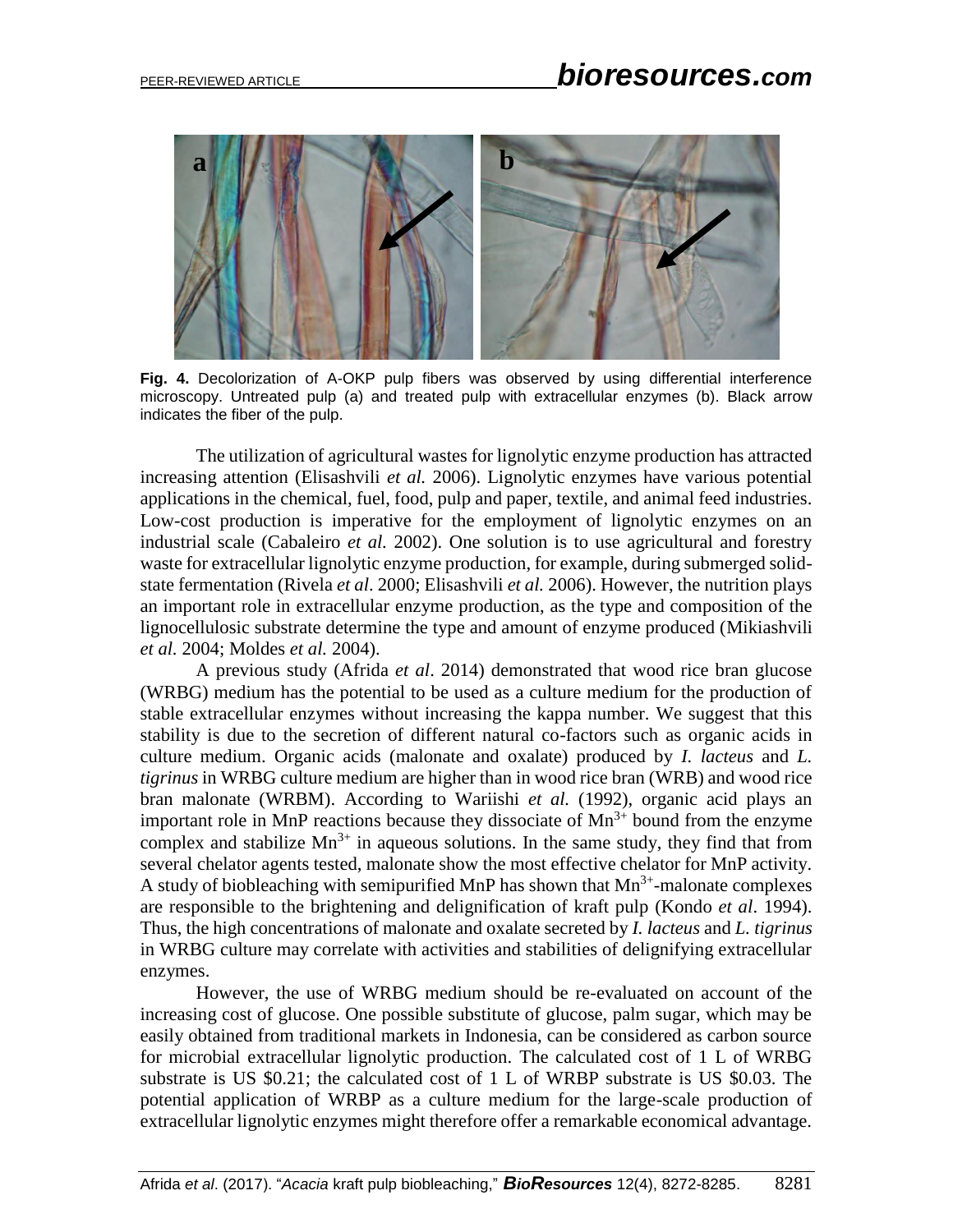The present study demonstrated the potential of employing extracellular enzymes produced by *I. lacteus* KB-1.1 and *L. tigrinus* LP-7 in the biobleaching of A-OKP.

# **CONCLUSIONS**

- 1. This study demonstrated the potential of employing extracellular enzymes produced by *I. lacteus* KB-1.1 and *L. tigrinus* LP-7 in the biobleaching of A-OKP. The use of extracellular enzymes, with a subsequent alkaline peroxide extraction, resulted in a further improvement kappa number reduction, compared with a previous study (Afrida *et al.* 2014).
- 2. The performance of biobleaching with extracellular enzymes is improved with shaking and the latter reduces the incubation time by 48 h.
- 3. The use of sterile vs. non-sterile enzyme preparations did not noticeably affect the kappa number reduction, viscosity, and pulp properties of A-OKP.
- 4. The low cost of the WRBP medium may offer an economic advantage for large-scale enzyme production.

# **ACKNOWLEDGEMENTS**

This work was partially supported by JSPS KAKENHI Grant Number 26252022.

# **REFERENCES CITED**

- Afrida, S., Tamai, Y., Watanabe, T., and Mitsuru, O. (2009). "Screening of white rot fungi for biobleaching of *Acacia* oxygen-delignified kraft pulp," *World Journal of Microbiology and Biotechnology* 25(4), 639-647. DOI: 10.1007/s11274-008-9932-y
- Afrida, S., Tamai, Y., Watanabe, T., and Mitsuru, O. (2014). "Biobleaching of *Acacia* kraft pulp with extracellular enzymes secreted by *Irpex lacteus* KB-1.1 and *Lentinus tigrinus* LP-7 using low-cost media," *World Journal of Microbiology and Biotechnology* 30(8), 2263-2271. DOI: 10.1007/s11274-014-1647-7
- Aro, N., Pakula, T., and Penttilä, M. (2005). "Transcriptional regulation of plant cell wall degradation by filamentous fungi," *FEMS Microbiology Reviews* 29(4), 719-739. DOI: 10.1016/j.femsre.2004.11.006
- Babot, E. D., Rico, A., Rencoret, J., Kalum, L., Lund, H., Romero, J., del Río, J. C., Martínez, A. T., and Gutiérrez, A. (2011). "Towards industrially-feasible delignification and pitch removal by treating paper pulp with *Myceliophthora thermophila* laccase and a phenolic mediator," *Bioresource Technology* 102(12), 6717-6722. DOI: [10.1016/j.biortech.2011.03.100](https://doi.org/10.1016/j.biortech.2011.03.100)
- Bajpai, P., Anand, A., and Bajpai, P. K. (2006). "Bleaching with lignin-oxidizing enzymes," *Biotechnology Annual Review* 12, 349-378. DOI: 10.1016/S1387- 2656(06)12010-4
- Berzins, V. (1966). "Micro kappa number," *Pulp and Paper Magazine of Canada* 67, 206-208. ISSN: 0033-4103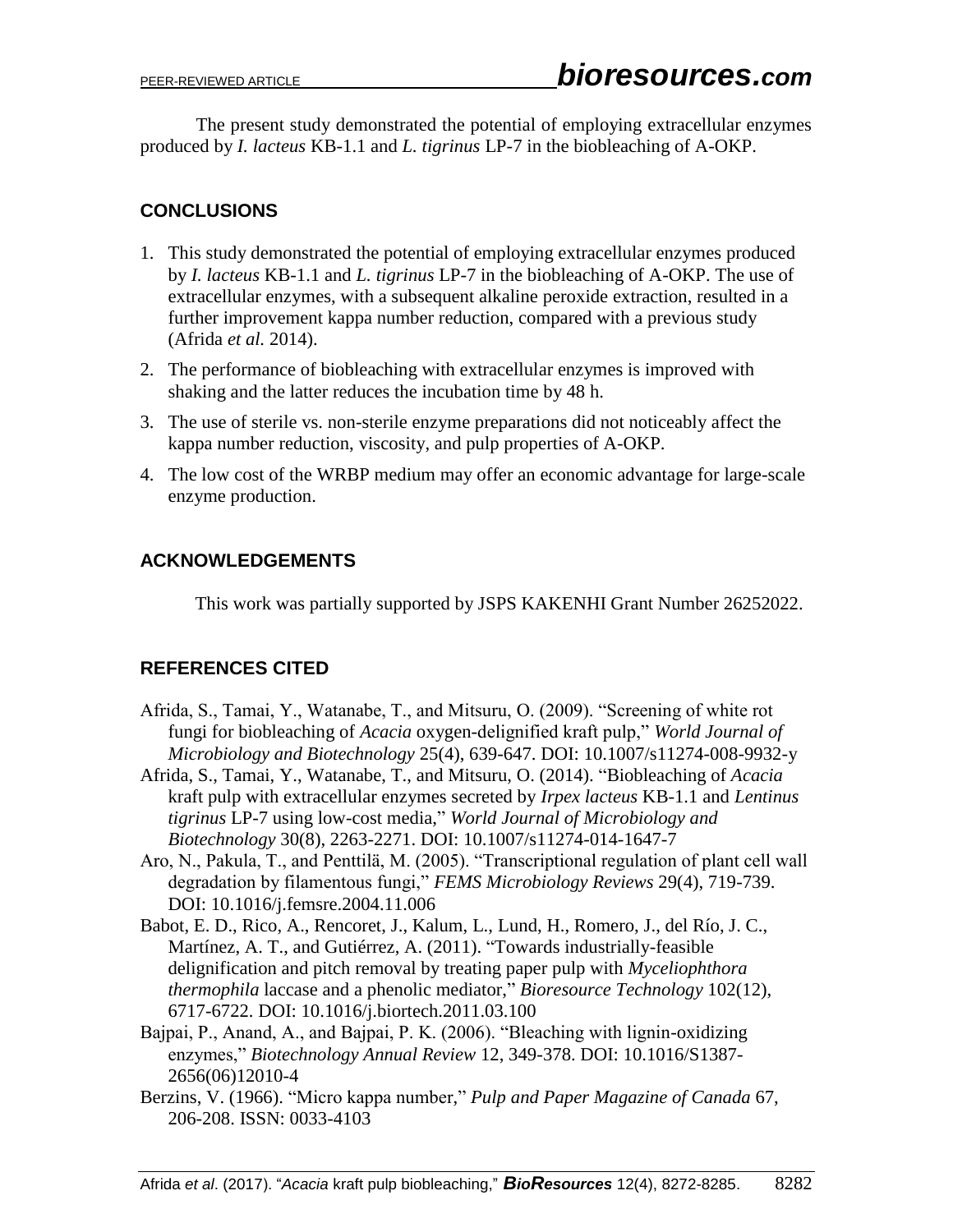- Cabaleiro, D. R., Rodrı́guez-Couto, S., Sanromán, A., and Longo, M. A. (2002). "Comparison between the protease production ability of ligninolytic fungi cultivated in solid state media," *Process Biochemistry* 37(9), 1017-1023. DOI: [10.1016/S0032-](https://www.cheric.org/research/tech/periodicals/doi.php?art_seq=1423162) [9592\(01\)00307-7](https://www.cheric.org/research/tech/periodicals/doi.php?art_seq=1423162)
- Call, H. P., and Mücke, I. (1997). "History, overview and applications of mediated lignolytic systems, especially laccase-mediator-systems (Lignozym®-process)," *Journal of Biotechnology* 53(2-3), 163-202. DOI: 10.1016/S0168-1656(97)01683-0
- Chakar, F. S., and Ragauskas, A. J. (1999). "The effects of oxidative alkaline extraction stages after laccase<sub>HBT</sub> and laccase<sub>NHAA</sub> treatments-An NMR study of residual lignins," *Journal of Wood Chemistry and Technology* 20(2), 169-184. DOI: 10.1080/02773810009349631
- de Jong, E., Field, J. A., and de Bont, J. A. M. (1992). "Evidence for a new extracellular peroxidase. Manganese inhibited peroxidase from the white-rot fungus *Bjerkandera* sp. BOS 55," *FEBS Letters* 299(1), 107-110. DOI: [10.1016/0014-5793\(92\)80111-S](https://doi.org/10.1016/0014-5793(92)80111-S)
- Ehara, K., Tsutsumi, Y., and Nishida, T. (1997). "Biobleaching of softwood and hardwood kraft pulp with manganese peroxidase," *Mokuzai Gakkaishi* 43(10), 861- 868. ISSN: 0021-4795
- Elisashvili, V., Penninckx, M., Kashlishvili, E., Asatiani, M., and Kvesitadze, G. (2006). "Use of *Pleurotus dryinus* for lignocellulolytic enzymes production in submerged fermentation of mandarin peels and tree leaves," *Enzyme and Microbial Technology* 38(7), 998-1004. DOI: [10.1016/j.enzmictec.2005.08.033](https://doi.org/10.1016/j.enzmictec.2005.08.033)
- Eugenio, M. E., Santos, S. M., Carbajo, J. M., Martín, J. A., Martín-Sampedro, R., González, A. E., and Villar, J. C. (2010). "Kraft pulp biobleaching using an extracellular enzymatic fluid produced by *Pycnoporus sanguineus*," *Bioresource Technology* 101(6), 1866-1870. DOI: 10.1016/j.biortech.2009.09.084
- Farrell, R. L., Viikari, L., and Senior, D. J. (1996). "Enzyme treatments of pulp," in: *Pulp Bleaching-Principles and Practice*, C. W. Dence and D. W. Reeve (eds.), TAPPI Press, Atlanta, GA, USA, pp. 363-378.
- Fillat, A., Colom, J. F., and Vidal, T. (2010). "A new approach to the biobleaching of flax pulp with laccase using natural mediators," *Bioresource Technology* 101(11), 4104- 4110. DOI: [10.1016/j.biortech.2010.01.057](https://doi.org/10.1016/j.biortech.2010.01.057)
- Geng, X., Li, K., and Xu, F. (2004). "Investigation of hydroxamic acids as laccasemediators for pulp bleaching," *Applied Microbiology and Biotechnology* 64(4), 493- 496. DOI: 10.1007/s00253-003-1475-4
- Ghose, T. K. (1987). "Measurement of cellulase activities," *Pure and Applied Chemistry* 59(2), 257-268. DOI: [10.1351/pac198759020257](https://doi.org/10.1351/pac198759020257)
- Glenn, J. K., and Gold, M. H. (1985). "Purification and properties of an extracellular Mn(II)-dependent peroxidase from the lignin-degrading basidiomycete, *Phanerochaete chrysosporium*," *Archives of Biochemistry and Biophysics* 242(2), 329-341. ISSN: 0003-9861
- Hirai, H., Kondo, R., and Sakai, K. (1994). "Screening of lignin-degrading fungi and ligninolytic enzyme activities during biological bleaching of kraft pulp," *Mokuzai Gakkaishi* 40(9), 980-986. ISSN: 0021-4795
- Ibarra, D., Camarero, S., Ramero, J., Martínez, M. J., and Martínez, A. T. (2006). "Integrating laccase-mediator treatment into an industrial-type sequence for totally chlorine-free bleaching of eucalypt kraft pulp," *Journal of Chemical Technology and Biotechnology* 81(7), 1159-1165. DOI: 10.1002/jctb.1485
- Japan Wood Research Society (JWRS) (2000). *Monkushitsukagaku Jikken Manual*,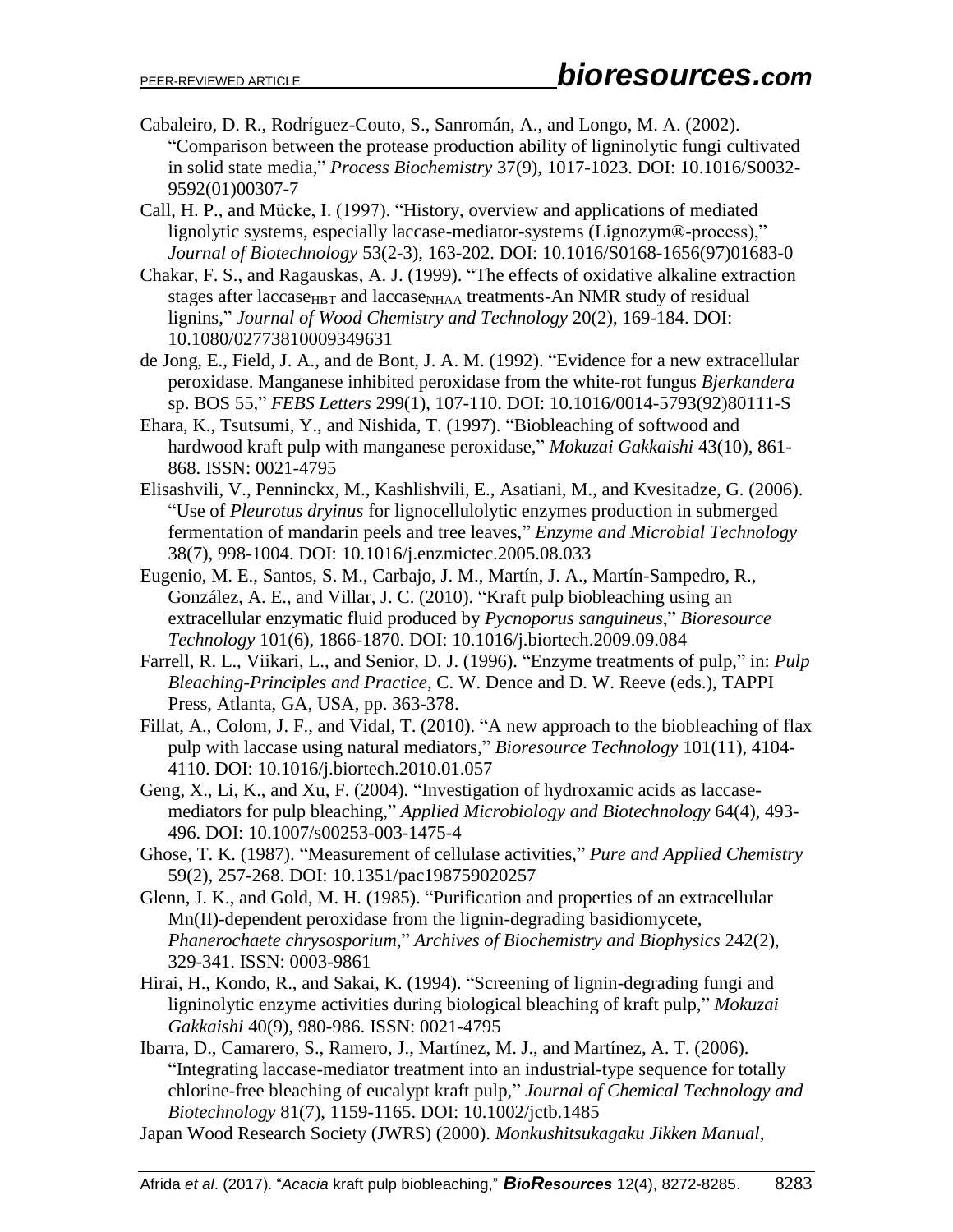Buneido, Tokyo.

- Kumar, R., and Kumar, A. (2004). "Process for bio-bleaching of kraft pulp using bacterial consortia," U. S. Patent No. 7736879 B2.
- Leonowicz, A., Matuszewska, A., Luterek, J., Ziegenhagen, D., Wojtaś-Wasilewska, M., Cho, N-S., Hofrichter, M., and Rogalski, J. (1999). "Review: Biodegradation of lignin by white rot fungi," *Fungal Genetik and Biology* 27(2-3), 175-185. DOI: 10.1006/fgbi.1999.1150
- Malaviya, P., and Rathore, V. S. (2007). "Bioremediation of pulp and paper mill effluent by a novel fungal consortium isolated from polluted soil," *Bioresource Technology* 98(18), 3647-3651. DOI: [10.1016/j.biortech.2006.11.021](http://dx.doi.org/10.1016/j.biortech.2006.11.021)
- Mikiashvili, N., Wasser, S. P., Nevo, E., Chichua, E., and Elisahvili, V. (2004). "Lignocellulolytic enzyme activities of medicinally important basidiomycetes from different ecological niches," *International Journal of Medicinal Mushrooms* 6(1), 63- 71. DOI: 10.1615/IntJMedMushr.v6.i1.70
- Miller, G. L. (1959). "Use of dinitrosalicylic acid reagent for determination of reducing sugar," *Analytical Chemistry* 31(3), 426-428. DOI: 10.1021/ac60147a030
- Moldes, D., Lorenzo, M., and Sanromán, M. A. (2004). "Different proportion of laccase isoenzymes produced by submerged cultures of *Trametes versicolor* grown on lignocellulosic waste," *Biotechnology Letters* 26(4), 327-330. DOI: 10.1023/B:BILE.0000015452.40213.bf
- Moreira, M. T., Sierra-Alvarez, R., Lema, J. M., Feijo, G., and Field, J. A. (2001). "Oxidation of lignin in eucalyptus kraft pulp by manganese peroxidase from *Bjerkandera* sp. strain BOS55," *Bioresources Technology* 78(1), 71-79. DOI: 10.1016/S0960-8524(00)00161-9
- Moreira, M. T., Feijoo, G., Canaval, J., and Lema, J. M. (2003). "Semipilot-scale bleaching of Kraft pulp with manganese peroxide," *Wood Science and Technology* 37(2), 117-123. DOI: 10.1007/s00226-003-0175-7
- Nishida, T., Kashino, Y., Mimura, A., and Takahara, Y. (1988). "Lignin biodegradation by white rot fungi I. Screening of lignin-degrading fungi," *Mokuzai Gakkaishi* 34(6), 530-536. ISSN: 0021-4795
- Novotný, Č., Svobodová, K., Kashinath, A., and Erbanová, P. (2004). "Biodegradation of synthetic dyes by *Irpex lacteus* under various growth conditions," *International Biodeterioration & Biodegradation* 54(2-3), 215-223. DOI: 10.1016/j.ibiod.2004.06.003
- Orth, A. B., Royse, D. J., and Tien, M. (1993). "Ubiquity of lignin-degrading peroxidase among various wood-degrading fungi," *Applied and Environmental Microbiology* 59(12), 4017-4023. ISSN: 0099-2240
- Paice, M. G., Bourbonnais, R., Reid, I. D., Archibald, F. S., and Jurasek, L. (1995). "Oxidative bleaching enzymes: A review," *Journal Pulp and Paper Science* 21(8), J280-J284. ISSN: 0826-6220
- Palma, C., Martínez, A. T., Lema, J. M., and Martínez, M. J. (2000). "Different fungal manganese-oxidizing peroxidise: A comparison between *Bjerkandera* sp. and *Phanerochaete chrysosporium*," *Journal of Biotechnology* 77(2-3), 235-245. DOI: 10.1016/S0168-1656(99)00218-7
- Rivela, I., Rodríguez, C., and Sanromán, A. (2000). "Extracellular lignolytic enzyme production by *Phanerochaete chrysosporium* in a new solid-state bioreactor," *Biotechnology Letters* 22(18), 1443-1447. DOI: 10.1023/A:1005607000999
- Rothschild, N., Novotný, Č., Šašek, V., and Dosoretz, C. G. (2002). "Ligninolytic